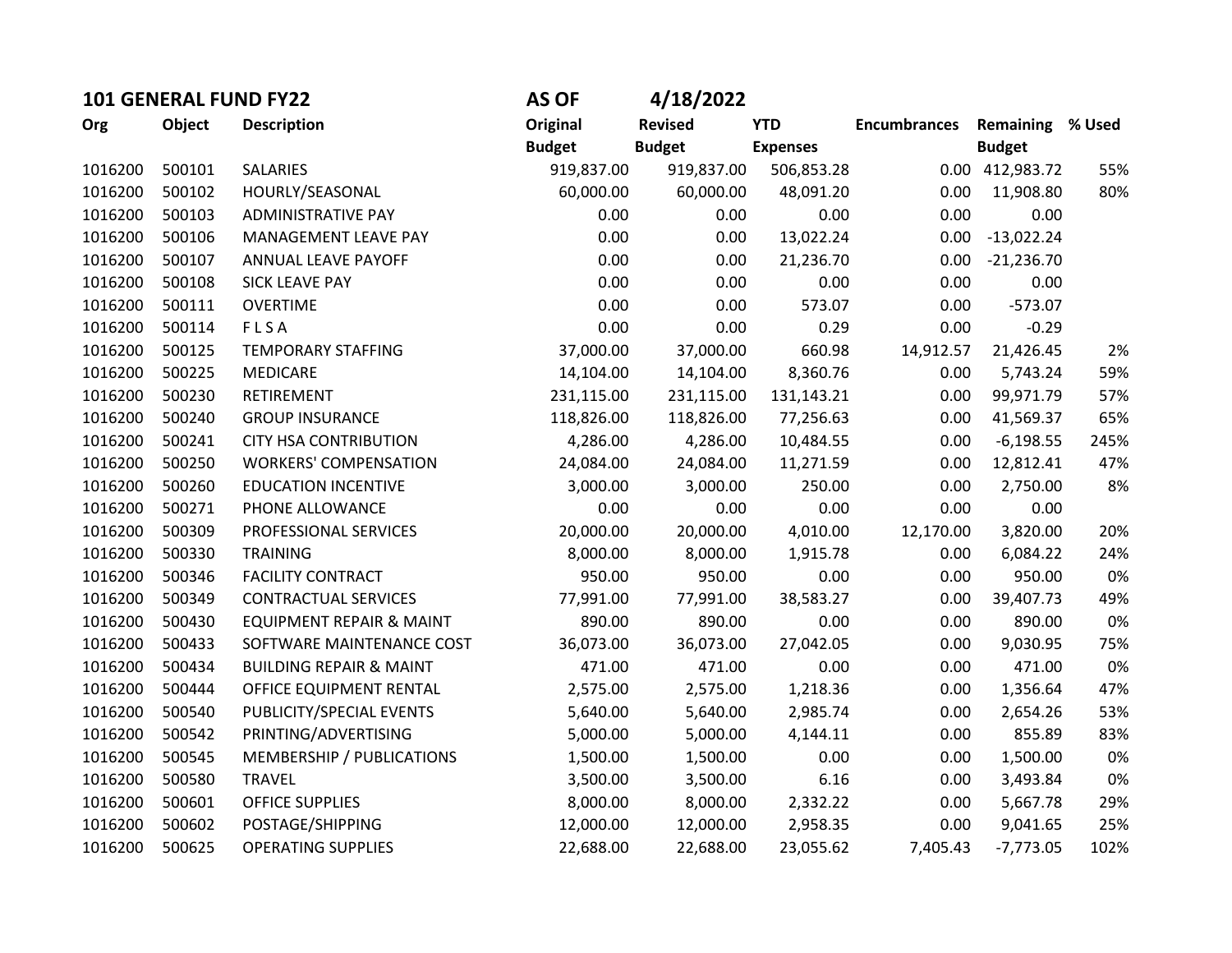| <b>101 GENERAL FUND FY22</b> |               | <b>AS OF</b>                          | 4/18/2022     |                |                           |                     |               |        |
|------------------------------|---------------|---------------------------------------|---------------|----------------|---------------------------|---------------------|---------------|--------|
| Org                          | <b>Object</b> | <b>Description</b>                    | Original      | <b>Revised</b> | <b>YTD</b>                | <b>Encumbrances</b> | Remaining     | % Used |
|                              |               |                                       | <b>Budget</b> | <b>Budget</b>  | <b>Expenses</b>           |                     | <b>Budget</b> |        |
| 1016200                      | 500643        | <b>JANITORIAL SUPPLIES</b>            | 4,800.00      | 4,800.00       | 1,615.13                  | 0.00                | 3,184.87      | 34%    |
| 1016200                      | 500645        | <b>BOOKS/ PERIODICALS/ PUBLICATIO</b> | 183,340.00    | 183,340.00     | 144,650.19                | 48,358.60           | $-9,668.79$   | 79%    |
| 1016200                      | 500660        | <b>VEHICLE FUEL/OIL</b>               | 420.00        | 420.00         | 0.00                      | 0.00                | 420.00        | 0%     |
| 1016200                      | 500675        | <b>SMALL FURNISHINGS</b>              | 5,500.00      | 5,500.00       | 0.00                      | 0.00                | 5,500.00      | 0%     |
| 1016200                      | 500680        | <b>GIFTS &amp; DONATIONS</b>          | 0.00          | 932.00         | 0.00                      | 0.00                | 932.00        | 0%     |
| 1016200                      | 500710        | <b>TELEPHONE</b>                      | 17,411.00     | 17,411.00      | 10,793.04                 | 0.00                | 6,617.96      | 62%    |
| 1016200                      | 500712        | <b>POWER</b>                          | 23,000.00     | 23,000.00      | 12,313.94                 | 0.00                | 10,686.06     | 54%    |
| 1016200                      | 500713        | <b>HEATING</b>                        | 10,730.00     | 10,730.00      | 5,513.83                  | 0.00                | 5,216.17      | 51%    |
| 1016200                      | 500950        | <b>ISC: FLEET MANAGEMENT</b>          | 2,316.00      | 2,316.00       | 2,316.00                  | 0.00                | 0.00          | 100%   |
| 1016200                      | 502450        | <b>CASH SHORT/OVER</b>                | 0.00          | 0.00           | 0.30                      | 0.00                | $-0.30$       |        |
| 1016200                      | 507743        | <b>FURNITURE &amp; FIXTURES</b>       | 0.00          | 0.00           | 0.00                      | 0.00                | 0.00          |        |
| 1016200                      | 507745        | POOL SLIDE REFURBISHING               | 0.00          | 0.00           | 0.00                      | 0.00                | 0.00          |        |
|                              |               | <b>TOTALS</b>                         | 1,865,047.00  |                | 1,865,979.00 1,114,658.59 | 82,846.60           | 668,473.81    | 60%    |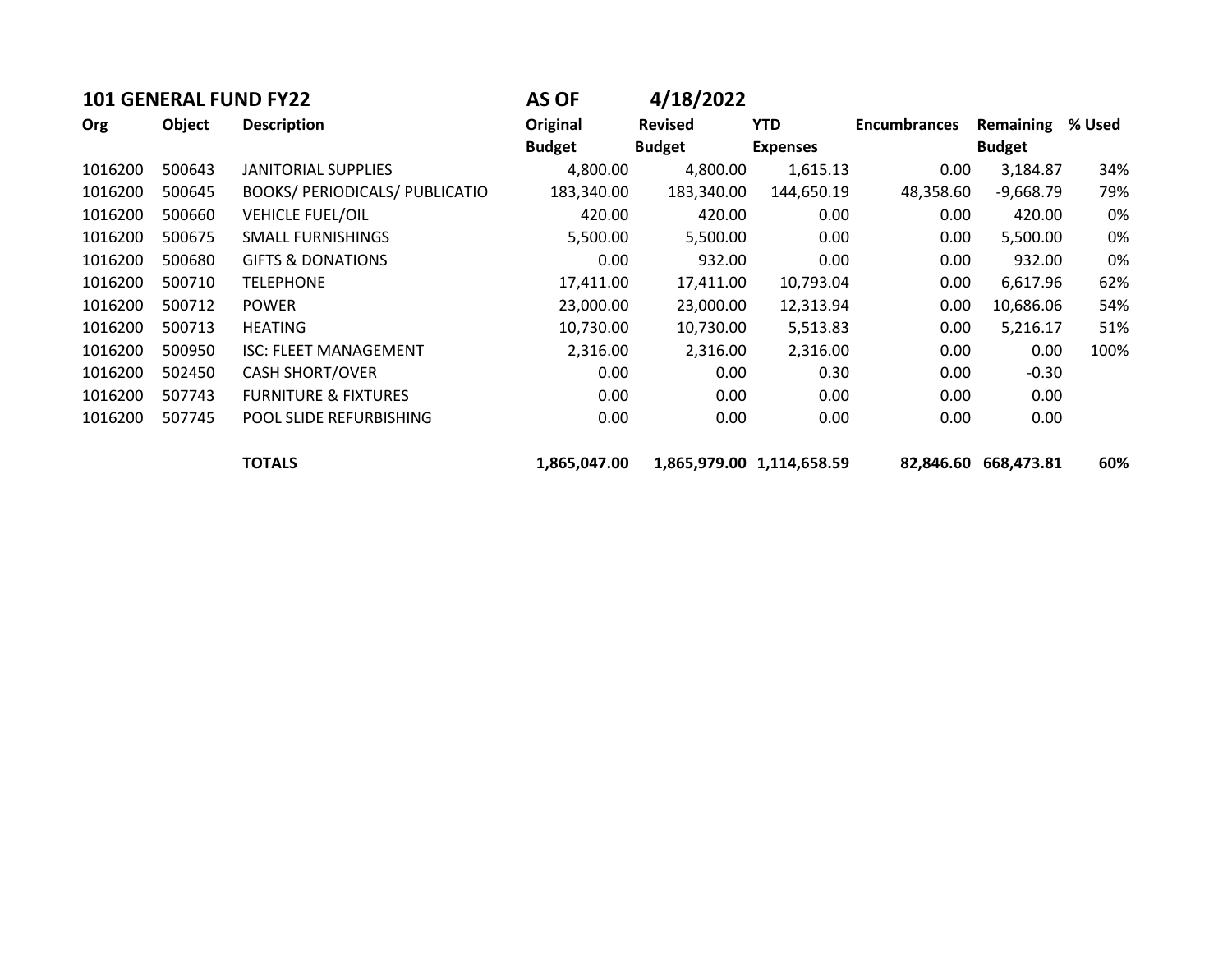| 230 GIFT FUND FY22 |        |                                       |               | <b>AS OF</b>   | 4/18/2022       |                     |               |        |
|--------------------|--------|---------------------------------------|---------------|----------------|-----------------|---------------------|---------------|--------|
| Org                | Object | <b>Description</b>                    | Original      | <b>Revised</b> | <b>YTD</b>      | <b>Encumbrances</b> | Remaining     | % Used |
|                    |        |                                       | <b>Budget</b> | <b>Budget</b>  | <b>Expenses</b> |                     | <b>Budget</b> |        |
| 2306200            | 500102 | HOURLY/SEASONAL                       | 0.00          | 0.00           | 459.63          | 0.00                | $-459.63$     |        |
| 2306200            | 500111 | <b>OVERTIME</b>                       | 0.00          | 0.00           | 0.00            | 0.00                | 0.00          |        |
| 2306200            | 500125 | <b>TEMPORARY STAFFING</b>             | 0.00          | 0.00           | 0.00            | 0.00                | 0.00          |        |
| 2306200            | 500225 | <b>MEDICARE</b>                       | 0.00          | 0.00           | 6.63            | 0.00                | $-6.63$       |        |
| 2306200            | 500250 | <b>WORKERS' COMPENSATION</b>          | 0.00          | 0.00           | 18.02           | 0.00                | $-18.02$      |        |
| 2306200            | 500309 | PROFESSIONAL SERVICES                 | 0.00          | 0.00           | 0.00            | 0.00                | 0.00          |        |
| 2306200            | 500570 | CC DOWNTOWN FLOWERS                   | 0.00          | 0.00           | 0.00            | 0.00                | 0.00          |        |
| 2306200            | 500571 | <b>FACILITY FFE NON-CAPITAL</b>       | 0.00          | 0.00           | 0.00            | 0.00                | 0.00          |        |
| 2306200            | 500573 | FACILITY FF FRIENDS NON-CAP           | 0.00          | 0.00           | 0.00            | 0.00                | 0.00          |        |
| 2306200            | 500580 | <b>TRAVEL</b>                         | 0.00          | 0.00           | 0.00            | 0.00                | 0.00          |        |
| 2306200            | 500618 | <b>COMMUNITY PROGRAMMING</b>          | 2,500.00      | 2,500.00       | 889.27          | 2,500.00            | $-889.27$     | 36%    |
| 2306200            | 500623 | <b>COLLECTION - FOL</b>               | 4,000.00      | 4,000.00       | 0.00            | 0.00                | 4,000.00      | 0%     |
| 2306200            | 500625 | <b>OPERATING SUPPLIES</b>             | 10,500.00     | 10,500.00      | 7,080.00        | 6,392.00            | $-2,972.00$   | 67%    |
| 2306200            | 500630 | <b>CUSTODIAL SUPPLIES</b>             | 0.00          | 0.00           | 0.00            | 0.00                | 0.00          |        |
| 2306200            | 500631 | YOUTH PROGRAMMING                     | 0.00          | 0.00           | 0.00            | 0.00                | 0.00          |        |
| 2306200            | 500632 | NATIONAL LIBRARY WEEK                 | 0.00          | 0.00           | 0.00            | 0.00                | 0.00          |        |
| 2306200            | 500635 | NOD \$5 INDIGENT LEGAL SERVICE        | 0.00          | 0.00           | 0.00            | 0.00                | 0.00          |        |
| 2306200            | 500636 | <b>LABORATORY EXPENSES</b>            | 0.00          | 0.00           | 0.00            | 0.00                | 0.00          |        |
| 2306200            | 500639 | MOBILE MAKERSPACE - MATCH             | 0.00          | 0.00           | 0.00            | 0.00                | 0.00          |        |
| 2306200            | 500645 | <b>BOOKS/ PERIODICALS/ PUBLICATIO</b> | 3,043.00      | 3,043.00       | 3,319.47        | 2,934.47            | $-3,210.94$   | 109%   |
| 2306200            | 500685 | OPERATING HARDWARE/SOFTWARE           | 0.00          | 0.00           | 0.00            | 0.00                | 0.00          |        |
| 2306200            | 500699 | UNDESIGNATED AMOUNTS                  | 0.00          | 24,466.00      | 0.00            | 0.00                | 24,466.00     | 0%     |
| 2306200            | 501225 | <b>GRANT - OPERATING SUPPLIES</b>     | 0.00          | 0.00           | 0.00            | 0.00                | 0.00          |        |
| 2306200            | 501240 | MAKEIT@TWO                            | 0.00          | 0.00           | 0.00            | 0.00                | 0.00          |        |
| 2306200            | 501241 | PLAYAWAY AUDIO COLLECTION             | 0.00          | 0.00           | 0.00            | 0.00                | 0.00          |        |
| 2306200            | 501242 | <b>ITS PI TIME</b>                    | 0.00          | 0.00           | 0.00            | 0.00                | 0.00          |        |
| 2306200            | 501475 | SUMMER LEARNING PROGRAM               | 0.00          | 0.00           | 525.00          | 0.00                | $-525.00$     |        |
| 2306200            | 502450 | <b>CASH SHORT/OVER</b>                | 0.00          | 0.00           | 0.00            | 0.00                | 0.00          |        |
| 2306200            | 507743 | <b>FURNITURE &amp; FIXTURES</b>       | 0.00          | 0.00           | 0.00            | 0.00                | 0.00          |        |
| 2306200            | 593000 | UNRESERVED FUND BALANCE               | 2,270.00      | 2,270.00       | 0.00            | 0.00                | 2,270.00      | 0%     |
|                    |        | <b>TOTALS</b>                         | 22,313.00     | 46,779.00      | 12,298.02       | 11,826.47           | 22,654.51     | 26%    |